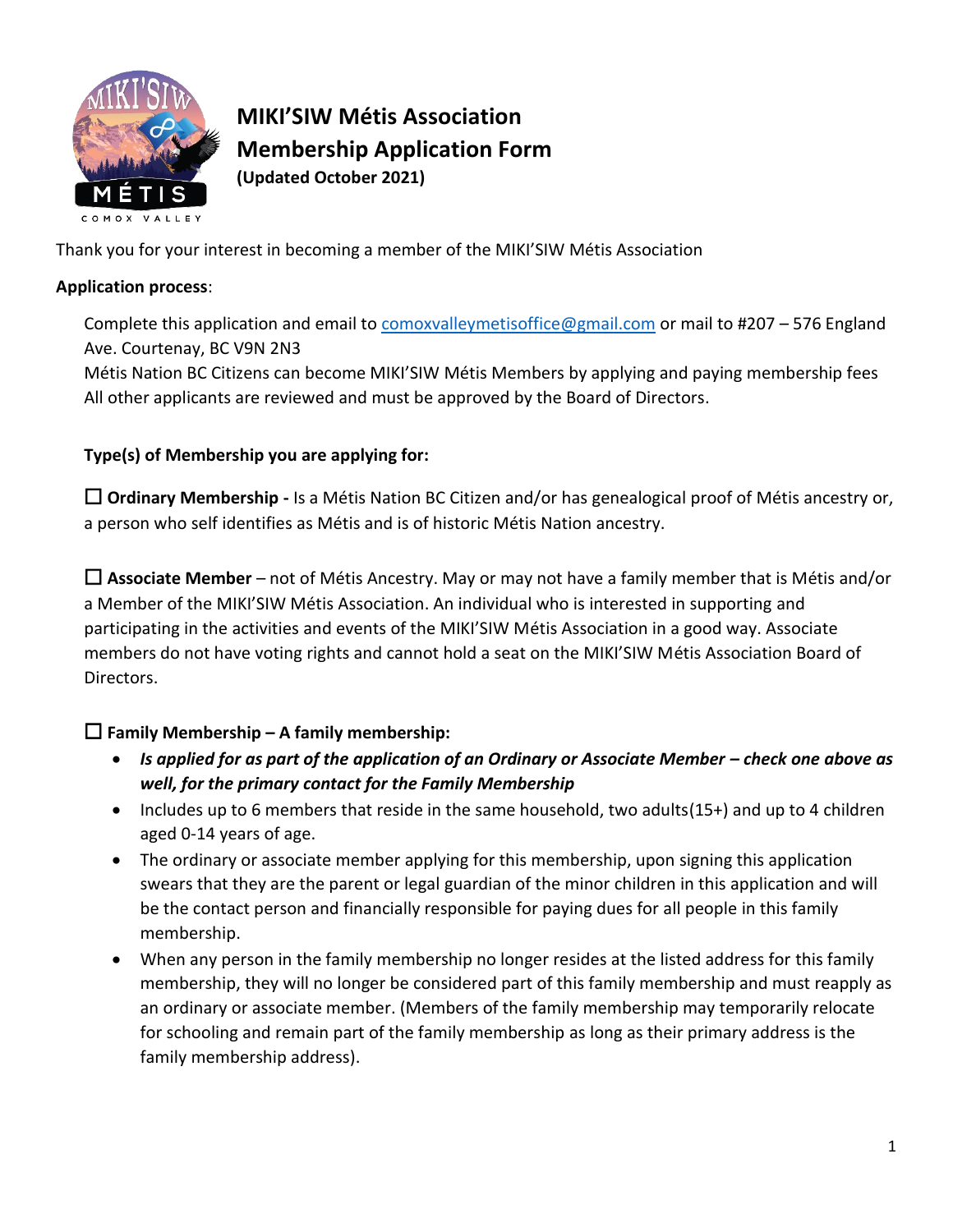| I prefer my communication to come via:                    |  |  |  |
|-----------------------------------------------------------|--|--|--|
| $\Box$ Email $\Box$ Phone $\Box$ Canada Post              |  |  |  |
| Are you a Metis Nation BC Citizen? □ Yes □ No             |  |  |  |
|                                                           |  |  |  |
| Are you a Metis Veteran? □ Yes □ No                       |  |  |  |
| <b>Additional Members for Family Membership (up to 5)</b> |  |  |  |
| Indicate Ordinary or Associate Member as per page 1       |  |  |  |
|                                                           |  |  |  |
|                                                           |  |  |  |
|                                                           |  |  |  |
|                                                           |  |  |  |
|                                                           |  |  |  |
|                                                           |  |  |  |
|                                                           |  |  |  |
|                                                           |  |  |  |
|                                                           |  |  |  |
|                                                           |  |  |  |
| <b>ANCESTRY:</b>                                          |  |  |  |

The MIKI'SIW Métis Association uses the definition Métis as defined by the Métis National Council and accepted by the Métis Provincial Council of BC, of which we are an affiliate.

Métis Citizen/person as defined by the Métis National Council:

A Métis Member/Citizen is a person who self-identifies as Métis and is of historic Métis Nation ancestry; and is distinct from other Indigenous People; and is accepted by the Metis Nation.

"Historic Métis Nation" means the Indigenous people then known as Métis or Half-Breed who resided in the Historic Métis Nation Homeland.

Historic Métis Nation Homeland means the area of land in west central North America used and occupied as the traditional territory of the Métis or Half-Breed as they were known.

"Métis Nation" means the Indigenous people descended from the Historic Métis Nation, which is now comprised of all Métis Nation citizens and is one of the "Indigenous People of Canada" within s.35 of the Constitution Act of Canada of 1982.

"Distinct from other Indigenous Peoples" means distinct for cultural and nationhood purposes.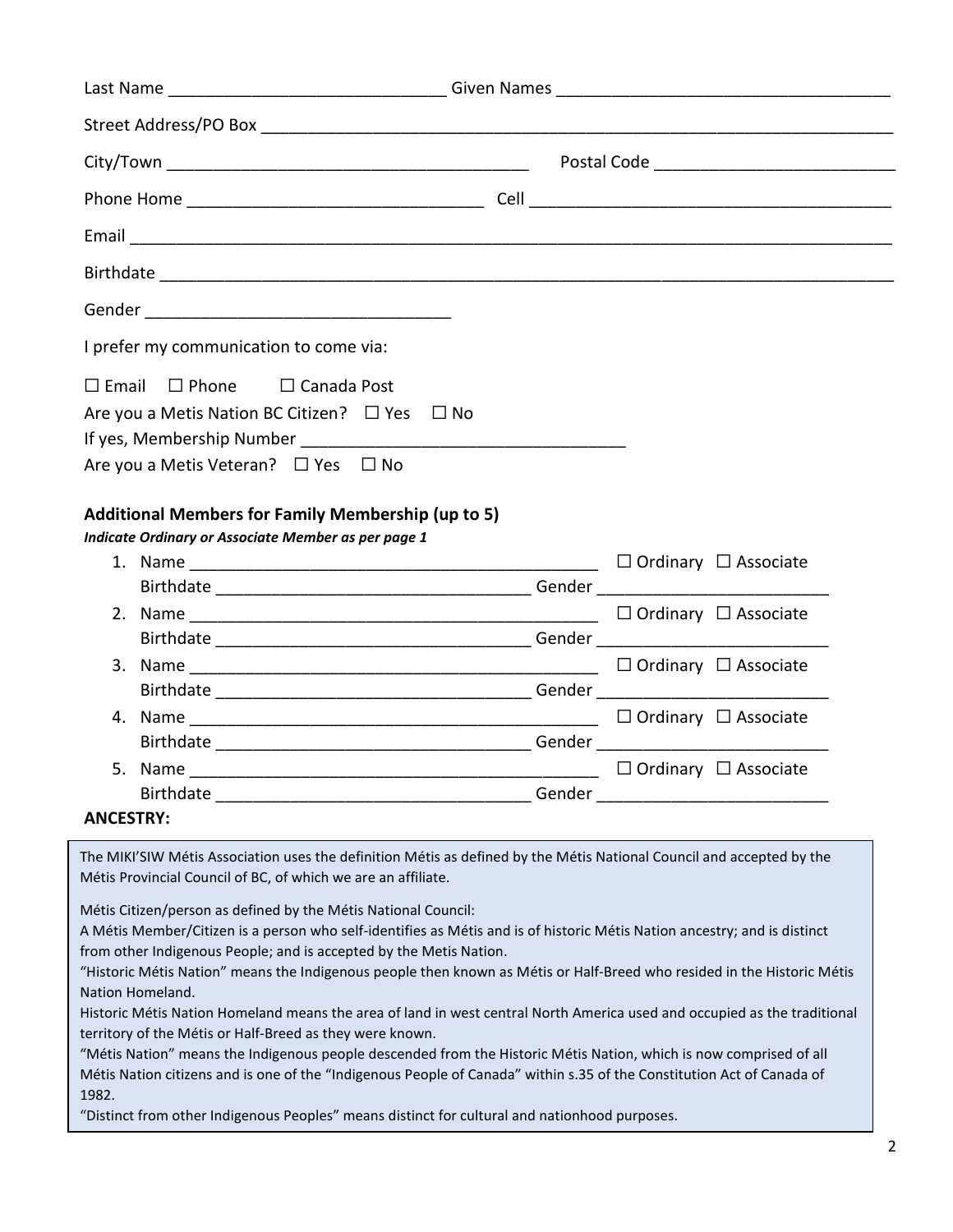| $\Box$ Métis $\Box$ Status Indian $\Box$ Non-Status $\Box$ Other |  |
|------------------------------------------------------------------|--|
|                                                                  |  |
|                                                                  |  |
| $\Box$ Métis $\Box$ Status Indian $\Box$ Non-Status $\Box$ Other |  |

### **Métis Grand parents:**

| <b>Métis Grandmothers</b>       | <b>Métis Grandfathers</b>       |
|---------------------------------|---------------------------------|
|                                 |                                 |
|                                 |                                 |
|                                 |                                 |
| Date of Death                   | Date of Death                   |
|                                 |                                 |
|                                 |                                 |
|                                 |                                 |
| Date of Death                   | Date of Death                   |
| <b>Métis Great Grandmothers</b> | <b>Métis Great Grandfathers</b> |
|                                 |                                 |
|                                 |                                 |
|                                 |                                 |
| Date of Death                   | Date of Death                   |
|                                 |                                 |
|                                 |                                 |
|                                 |                                 |
|                                 | Date of Death                   |

#### *Oath of Allegiance:*

*By signing this document, I declare that I do hereby apply for permanent membership with the MIKI'SIW (MMA). Should I be granted membership with the MMA, I will abide by the rules, bylaws, and amendments thereto of the MIKI'SIW Metis Association*. **FEES:** 

### *Initial application/membership fees\**

\$20 for Ordinary or Associate Members 15+

\$40 per family (includes 2 adults 15+, either ordinary or associate members and up to 4 children aged 0-14 years.)

\$10 per child 0-14 years of age

*\*The initial application/membership fees include printing of your MIKI'SIW Metis Membership card which is valid for 5 years and your membership fees to October of the year your membership is approved*.

### *Annual membership fees*

\$10 for Ordinary or Associate Members

\$20 per family (includes 2 adults 15+, either ordinary or associate members and up to 4 children aged 0-14 years.) \$5 per child 0-14 years of age